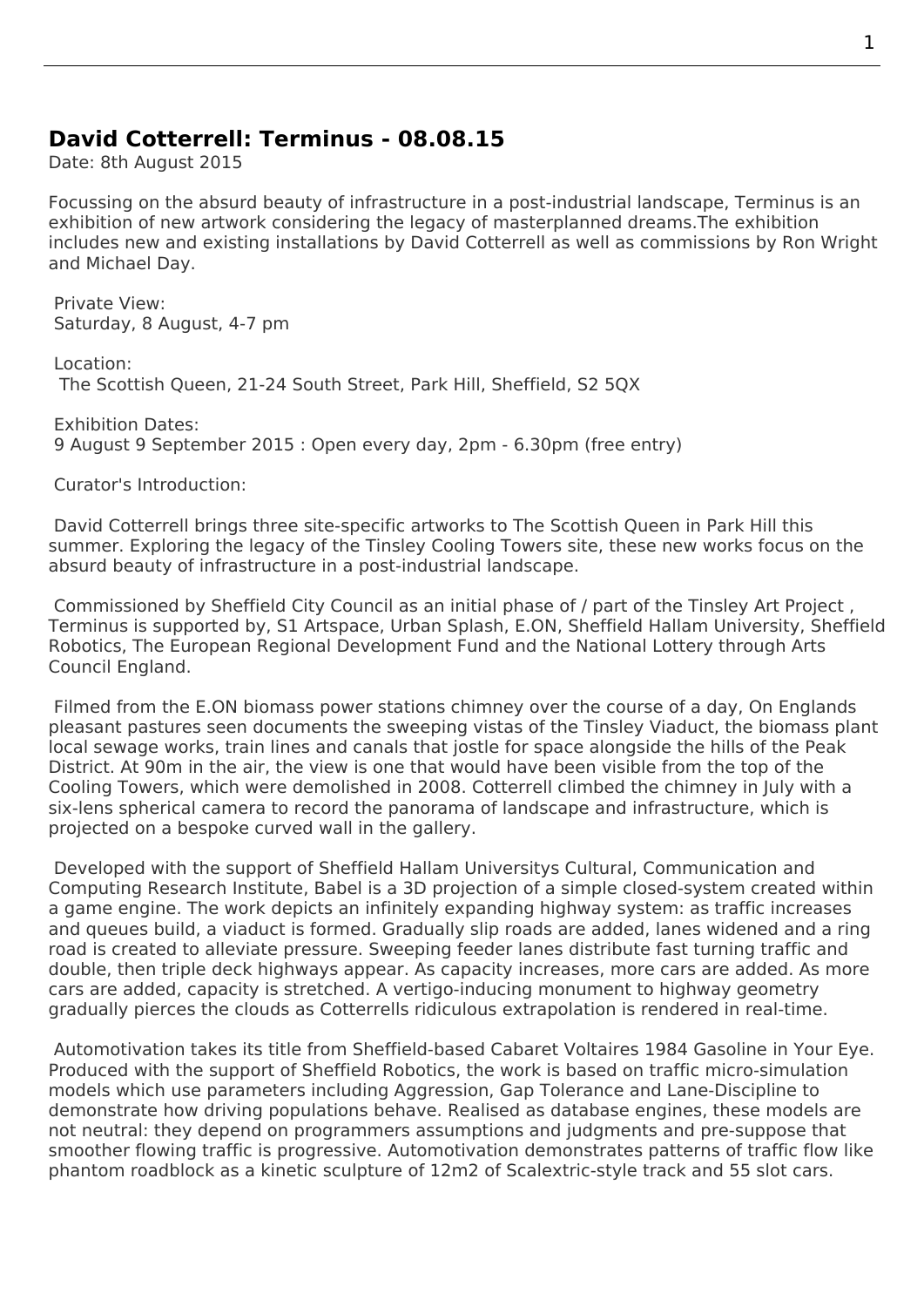Cotterrell has invited artists Ron Wright and Michael Day to develop two new works for the exhibition, which will also include his 2001 single-channel video work, Car Culture. A series of events has been programmed to coincide with the exhibition including work with Tinsley Meadows Primary School and an architecture summer school as well as a day of climbing and communicating via public realm sites, which will formally launch the next stage of the Tinsley Art Project - a 450k Major Commission. The Terminus project [website will f](http://www.cotterrell.com/projects/14/car-culture-v/)eature news and documentation of these events.

Further Information:

 For more information and images please email: andrew.skelton@sheffield.gov.uk or telephone: +44(0)114 205 3784



Exhibition Invite Credit: Eleven Design (2015)



Exhibition Invite (reverse) Credit: Eleven Design (2015)